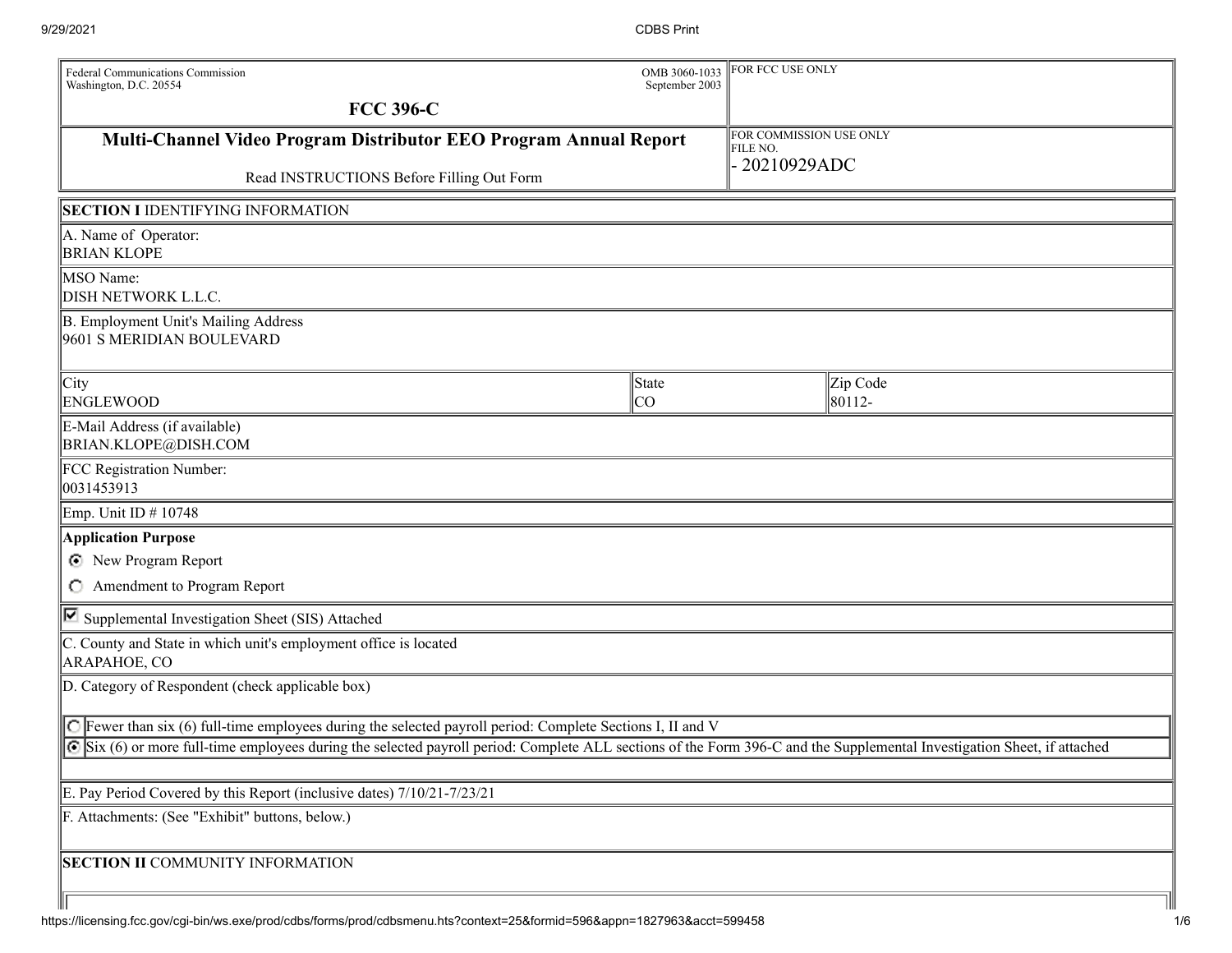| System Communities Comprising Local Employment Unit                                                                                                         |                   |                  |      |
|-------------------------------------------------------------------------------------------------------------------------------------------------------------|-------------------|------------------|------|
| Ident No.                                                                                                                                                   | Name of Community | Location (State) | Type |
| Review the list of communities served on the previous year's submission and attach as Exhibit A any additions or deletions, using the format<br>[Exhibit 1] |                   |                  |      |
| noted above. NOTE: APPLICABLE ONLY TO CABLE OPERATORS AND NOT TO OTHER MVPD UNITS.                                                                          |                   |                  |      |

## **SECTION III** EEO POLICY AND PROGRAM REQUIREMENTS

Check YES or NO to each of the following questions. If answer to any question below is NO, attach as Exhibit B an explanation. [Exhibit 2]

|                  | Have you complied with the outreach provisions of the FCC's MPVD Equal Employment Opportunity Rule, 47 C.F.R. Section 76.75(b), during<br>the twelve month period prior to filing this form?                                                                                                                            | $\odot$ Yes $\odot$ No |
|------------------|-------------------------------------------------------------------------------------------------------------------------------------------------------------------------------------------------------------------------------------------------------------------------------------------------------------------------|------------------------|
| 2.               | Do you disseminate widely your EEO Program to job applicants, employees, and those with whom you regularly do business?                                                                                                                                                                                                 | $\odot$ Yes $\odot$ No |
| 3.               | Do you contact organizations, media, educational institutions, and other potential sources of applicants for referrals whenever job vacancies are<br>available in your organization?                                                                                                                                    | $\odot$ Yes $\odot$ No |
| 14.              | Do you undertake to offer promotions to positions of greater responsibility in a nondiscriminatory manner?                                                                                                                                                                                                              | $\odot$ Yes $\odot$ No |
| $\vert$ 5.       | To the extent possible, do you seek out entrepreneurs in a nondiscriminatory manner and encourage them to conduct business with all parts of<br>your organization?                                                                                                                                                      | $\odot$ Yes $\odot$ No |
| $\vert 6. \vert$ | Do you analyze the results of your efforts to recruit, hire, promote, and use services in a nondiscriminatory manner and use these results to<br>evaluate and improve your EEO program?                                                                                                                                 | $\odot$ Yes $\odot$ No |
|                  | Do you define the responsibility of each level of management to ensure a positive application and vigorous enforcement of your policy of equal<br>employment opportunity and maintain a procedure to review and control managerial and supervisory performance?                                                         | $\odot$ Yes $\odot$ No |
| 8.               | Do you conduct a continuing program to exclude every form of prejudice or discrimination based upon race, color, religion, national origin, age,<br>or sex from your personnel policies and practices and working conditions?                                                                                           | $\odot$ Yes $\odot$ No |
| 9.               | Do you conduct a continuing review of job structure and employment practices and maintain positive recruitment training, job design, and other<br>measures needed to ensure genuine equality of opportunity to participate fully in all organizational units, occupations, and levels of<br>$\parallel$ responsibility? | $\odot$ Yes $\odot$ No |

## **SECTION IV** ADDITIONAL INFORMATION

You may provide as Exhibit C any additional information that you believe might be useful in evaluating your efforts to comply with the Commission's EEO provisions. There is no requirement to provide additional data or information. [Exhibit 3]

## **SECTION V CERTIFICATION**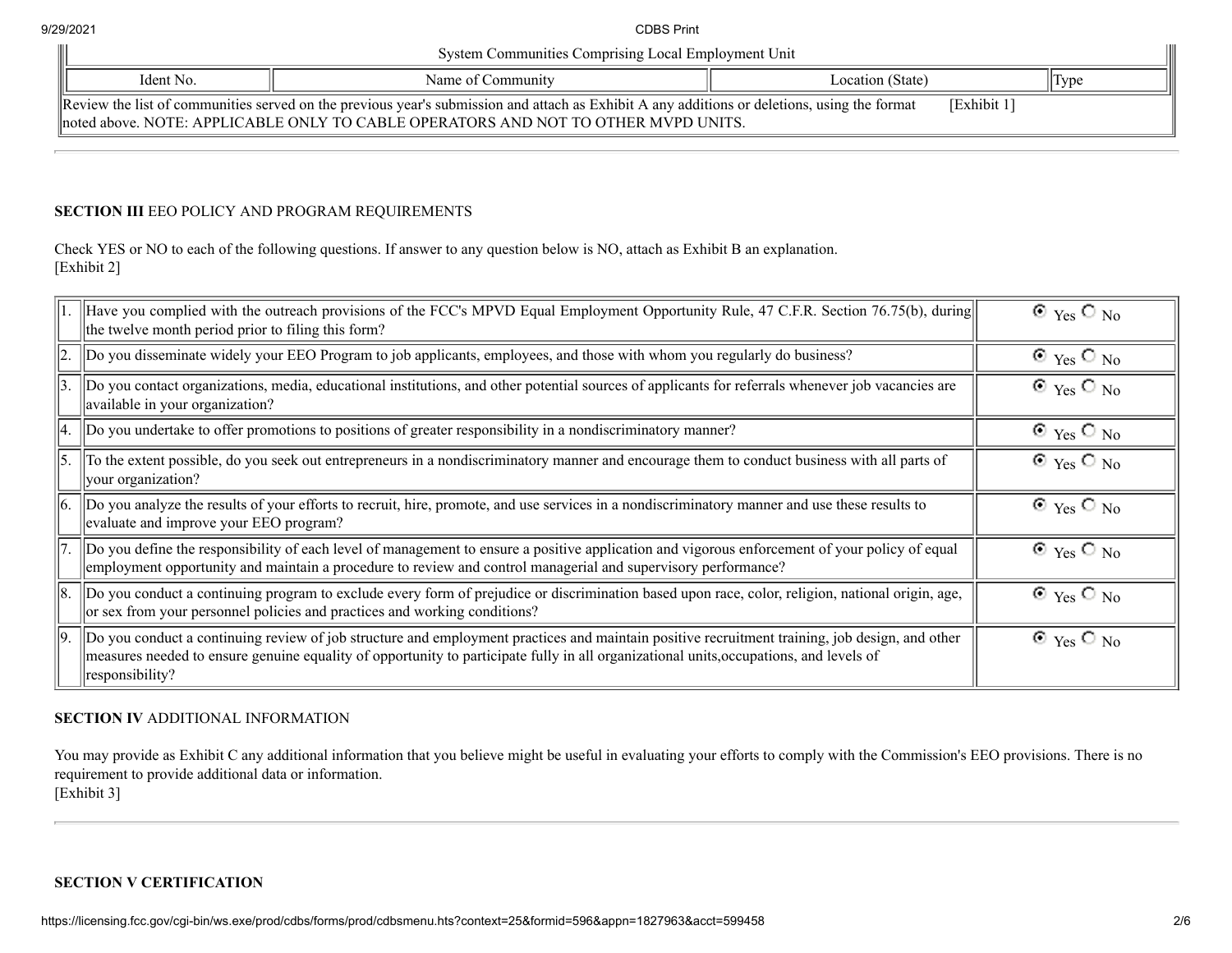9/29/2021 CDBS Print

This report must be certified as follows:

- A. By the individual owning the reporting system if individually owned;
- B. By a partner, if a partnership; or
- C. By an officer, if a corporation or association.

I certify that to the best of my knowledge, information and belief, all statements contained in this report are true and correct.

| Signed                                          | Title<br>HUMAN RESOURCES SPECIALIST      |
|-------------------------------------------------|------------------------------------------|
| Date<br>9/29/2021                               | Name of Respondent<br><b>BRIAN KLOPE</b> |
| Telephone No. (include area code)<br>3037231987 |                                          |

WILLFUL FALSE STATEMENTS ON THIS FORM ARE PUNISHABLE BY FINE AND/OR IMPRISONMENT (U.S. CODE, TITLE 18, SECTION 1001), AND/OR REVOCATION OF ANY STATION LICENSE OR CONSTRUCTION PERMIT (U.S. CODE, TITLE 47, SECTION 312(a)(1)), AND/OR FORFEITURE (U.S. CODE, TITLE 47, SECTION 503).

# **FORM FCC 396-C - SUPPLEMENTAL INVESTIGATION SHEET**

#### **Part I Employee Job Descriptions**

Give brief job descriptions for employees in the job categories specified below. The number specified in the box indicates the number of different job descriptions that are to be submitted for each category. Job descriptions should include the position title and a brief description of the major duties and responsibilities of the individual(s) in the position.

| 1. Officials and Managers    | [Exhibit 4]  |
|------------------------------|--------------|
| 2. Professionals             | [Exhibit 5]  |
| 3. Technicians               | [Exhibit 6]  |
| 4. Sales Workers             | [Exhibit 7]  |
| 5. Office and Clerical       | [Exhibit 8]  |
| 6. Craft Workers (skilled)   | [Exhibit 9]  |
| 7. Operatives (semi-skilled) | [Exhibit 10] |
| 8. Laborers (unskilled)      | [Exhibit 11] |
| 9. Service Workers           | [Exhibit 12] |

## **Part II Inquiries Concerning EEO Program and Practices**

Submit responses to the inquiries indicated by a "check" Responses should be brief, but must provide sufficient information to describe the employment unit's activity and efforts in the area of inquiry.

1. Describe the employment unit's efforts to comply with the outreach provisions of 47 C.F.R. Section 76.75(b). [Exhibit 13]

https://licensing.fcc.gov/cgi-bin/ws.exe/prod/cdbs/forms/prod/cdbsmenu.hts?context=25&formid=596&appn=1827963&acct=599458 3/6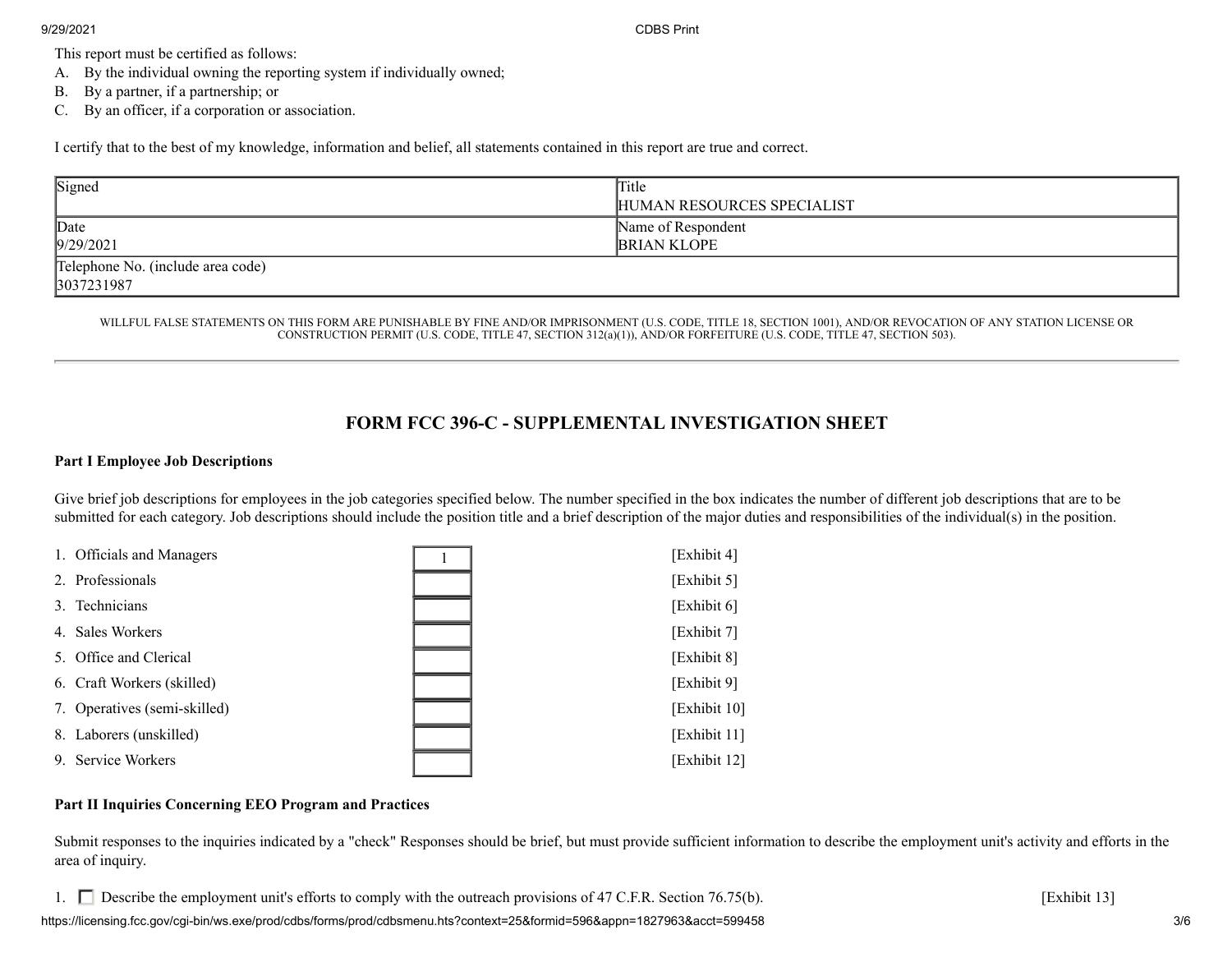| 9/29/2021 | <b>CDBS Print</b>                                                                                                                                                                                                                             |              |
|-----------|-----------------------------------------------------------------------------------------------------------------------------------------------------------------------------------------------------------------------------------------------|--------------|
|           | 2. <b>v</b> Describe the employment unit's efforts to disseminate widely its equal employment opportunity program to job applicants, employees, and                                                                                           | [Exhibit 14] |
|           | those with whom it regularly does business.<br>3. Name the organizations, media, educational institutions, and other recruitment sources used to attract applicants whenever job vacancies                                                    | [Exhibit 15] |
|           | become available.                                                                                                                                                                                                                             |              |
|           | 4. $\triangleright$ Explain the employment unit's efforts to promote in a nondiscriminatory manner to positions of greater responsibility.                                                                                                    | [Exhibit 16] |
| 5. I      | Describe the employment unit's efforts to encourage entrepreneurs to conduct business in a nondiscriminatory manner with all parts of its                                                                                                     | [Exhibit 17] |
|           | operation and provide an analysis of the results of those efforts.                                                                                                                                                                            |              |
|           | 6. $\blacktriangleright$ Report the findings of the employment unit's analysis of its efforts to recruit, hire and promote in a nondiscriminatory manner and explain any                                                                      | [Exhibit 18] |
|           | difficulties encountered in implementing its EEO program.                                                                                                                                                                                     |              |
|           | 7. Describe the responsibility of each level of the employment unit's management with respect to application and enforcement of its EEO policy<br>and explain the procedure for review and control of managerial and supervisory performance. | [Exhibit 19] |
| 8. I      | $\Box$ Describe the manner in which the employment unit conducts its continuing review of job structure and employment practices.                                                                                                             | [Exhibit 20] |
|           | $\Box$ Other Inquiries:                                                                                                                                                                                                                       | [Exhibit 21] |
|           |                                                                                                                                                                                                                                               |              |

## **Part III EEO Public File Report**

Attach a copy of the EEO public file report from the previous year. Cable entities are required to place annually such information as is required by 47 C.F.R. Section 76.1702 in their public files. [Exhibit 22]

| 10748<br><b>EMP UNIT</b><br>`ID: | $\therefore$ FWORK $^{1}$<br><b>DISF</b><br>ı NF'<br>NAME: |
|----------------------------------|------------------------------------------------------------|
|                                  | : BRIAN KLOPE<br><b>NAME:</b><br>7PR                       |

Approved by OMB 3060-1033

## **Exhibits**

#### **Exhibit 4 Description:** MANAGEMENT LEVEL JOB DESCRIPTION

## JOB DESCRIPTION INCLUDED IN ATTACHED FILE.

#### **Attachment 4**

**Description** [Management Level Job Description](https://licensing.fcc.gov/cdbs/CDBS_Attachment/getattachment.jsp?appn=1827963&qnum=5030©num=1&exhcnum=1)

# **Exhibit 14**

## **Description:** EEO DISSEMINATION

DISH NETWORK LLC POSTS ITS EQUAL EMPLOYMENT OPPORTUNITY POLICY ON EVERY POSTED JOB REQUISITION FOR BOTH ITS INTERNAL AND EXTERNAL CAREER PORTALS (EXHIBIT 4). THE POLICY IS ALSO READILY ACCESSIBLE IN MULTIPLE LOCATIONS ON DISH NETWORK LLCS EMPLOYEE INTRANET SITE. DISH NETWORK LLC CONDUCTS MONTHLY AUDITS TO ENSURE THAT IT IS COMPLIANT WITH ALL EEO PHYSICAL POSTING REQUIREMENTS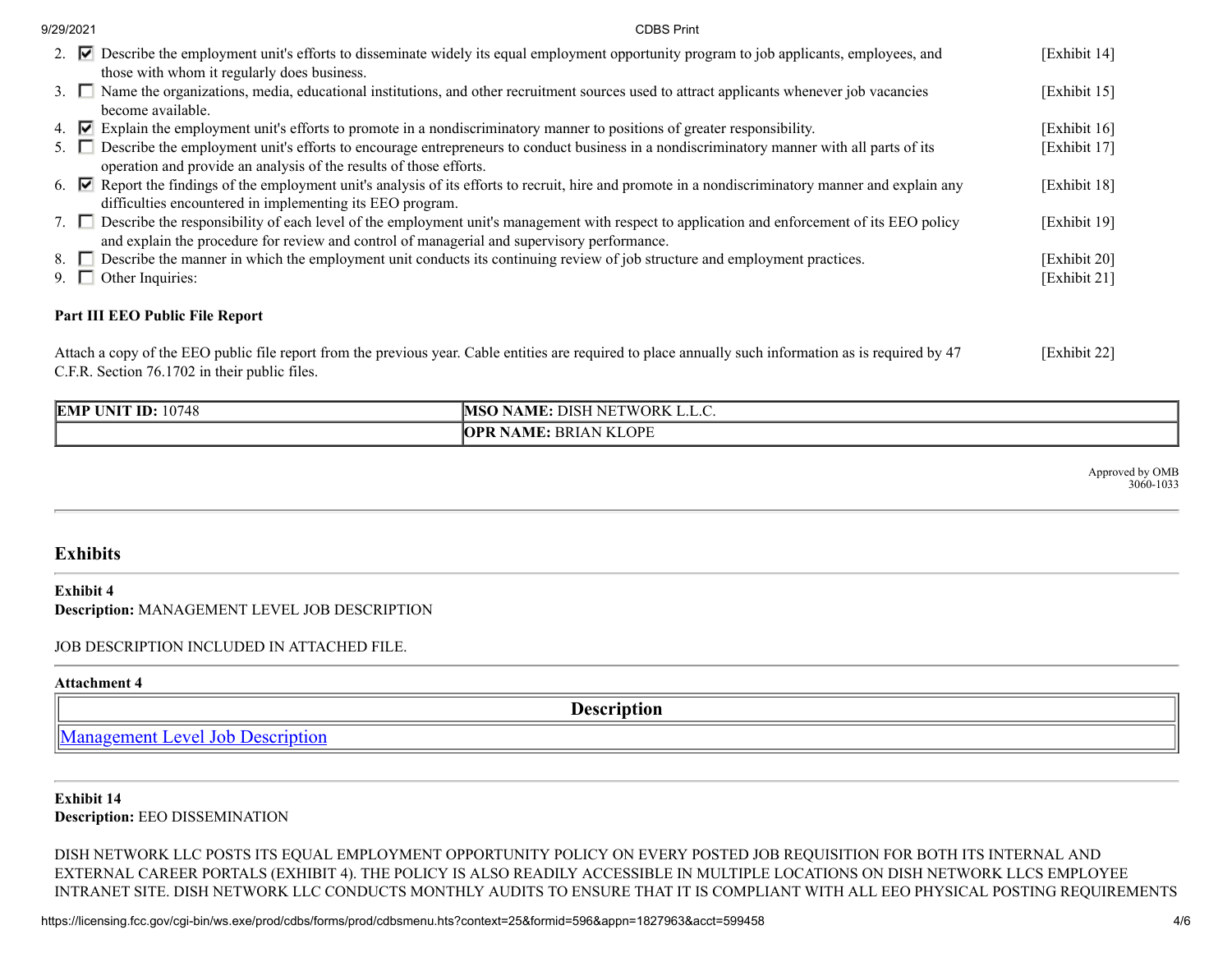ON BOTH FEDERAL AND REGIONAL LEVELS AS THEY APPLY TO ITS PHYSICAL LOCATIONS NATIONWIDE. THE AUDIT INCLUDES ENSURING THAT THE POLICY IS ACCESSIBLE TO OUR ENTIRE REMOTE WORKFORCE.

BEYOND THE POSTING OF THE POLICY ITSELF, DISH NETWORK LLC EMPHASIZES ITS CULTURAL COMMITMENT TO DIVERSITY AND INCLUSION VIA A DETAILED SUMMARY OF ITS DIVERSITY AND INCLUSION PROGRAMS POSTED TO THE INTERNAL CAREER SITE, EXTERNAL CAREER SITE, AND EMPLOYEE INTRANET (HTTPS://CAREERS.DISH.COM/LIFE/DIVERSITY-INCLUSION/). IN AN EFFORT TO ESTABLISH AND MAINTAIN EQUAL OPPORTUNITY, DIVERSITY, AND INCLUSION AS DEEP-SEEDED CULTURAL VALUES, DISH NETWORK LLC CONDUCTS REGULAR INTERNAL COMMUNICATION CAMPAIGNS TO PROMOTE ITS EMPLOYEE RESOURCE GROUPS (DISH WOMENS NETWORK, AFRICAN AMERICAN NETWORK @DISH, OUT AT DISH, ADALANTE! HISPANIC/LATINX NETWORK, VETERANS RESOURCE GROUP, EMPOWERED PARENTS NETWORK, DISH DISABILITY ADVOCATES NETWORK, AND HONORING ASIAN AMERICANS & PACIFIC ISLANDERS). EVENTS, TRAININGS, AND RESOURCES PROVIDED BY THESE RESOURCE GROUPS ARE PROMOTED AND DISSEMINATED ENTERPRISE-WIDE.

## **Attachment 14**

## **Exhibit 16**

**Description:** NONDISCRIMINATORY PROMOTIONS

ALL OPEN POSITIONS ARE AVAILABLE TO ALL EMPLOYEES ON DISH NETWORK LLCS INTERNAL CAREERS PAGE THREE DAYS BEFORE THEY ARE POSTED TO THE EXTERNAL CAREERS PORTAL. EMPLOYEES ARE ENCOURAGED TO REGULARLY REVIEW INTERNAL OPPORTUNITIES VIA THE PATHFINDER PROGRAM. THE PATHFINDER PROGRAM CONNECTS EMPLOYEES TO INTERNAL OPPORTUNITIES FOR UPWARD OR LATERAL GROWTH THROUGH ITS PATHFINDER ADVOCATES, A DIVERSE CROSS-FUNCTIONAL TEAM THAT WORKS PERSONALLY WITH EACH INTERNAL CANDIDATE TO PROVIDE TRAINING, EDUCATION, AND COMMUNICATION IN ORDER TO ESTABLISH A VIBRANT, SUCCESSFUL, AND ENDURING CULTURE OF INTERNAL MOBILITY FOR ALL EMPLOYEES OF DISH NETWORK LLC.

DISH NETWORK LLC HAS DEVELOPED WELL-DEFINED CAREER PATHS ACROSS ITS PRIMARY BUSINESS UNITS AND MADE THEM AVAILABLE FOR EMPLOYEES TO REVIEW (EXHIBIT 16). THESE CAREER PATHS CLEARLY COMMUNICATE CONCRETE EXPECTATIONS REGARDING THE PERFORMANCE, SKILLS, AND EXPERTISE NECESSARY FOR PROMOTIONAL MOVEMENT WITHIN THE ORGANIZATION. THE REQUIREMENTS FOR PROMOTION THEREIN ARE CLEARLY COMMUNICATED AND BASED ON MEASURABLE METRICS IN AN EFFORT TO PROMOTE ACCORDING TO NO OTHER BASIS BUT MERIT AND TO ENSURE THAT EMPLOYEES OF ANY CATEGORY OR BACKGROUND ARE FACED WITH THE SAME OPPORTUNITIES FOR PROMOTION.

#### **Attachment 16**

**Description**

[Career Path Example](https://licensing.fcc.gov/cdbs/CDBS_Attachment/getattachment.jsp?appn=1827963&qnum=5150©num=1&exhcnum=1)

## **Exhibit 18**

**Description:** NONDISCRIMINATORY ANALYSIS REVIEW

DISH NETWORK LLCS TALENT ACQUISITION GROUP EMPLOYS A CONSTANT ANALYSIS OF ITS CANDIDATE POOL DIVERSITY. THE ANALYSIS MEASURES APPLICATION AND HIRE RATES IN CANDIDATE POOLS ACROSS EEO CATEGORIES TO ENSURE THAT BIAS IS NOT PRESENT IN APPLICATION OPPORTUNITY OR HIRING PRACTICES. AS THESE METRICS FLUCTUATE, DISH NETWORK LLC VARIES THE DISPERSION OF ITS JOB MARKETING TO ENSURE THAT A DIVERSE CANDIDATE POOL IS MAINTAINED. DIFFICULTIES IN THIS PROCESS INCLUDE ENSURING THAT UNDERUTILIZED CANDIDATE POOLS IN THE COMMUNITIES IN WHICH DISH NETWORK LLC MAINTAINS A PRESENCE ARE MADE AWARE OF THE OPPORTUNITIES FOR EMPLOYMENT AVAILABLE THEREIN. DISH NETWORK LLC RELIES ON THIRD

PARTY GROUPS TO EFFECTIVELY ADDRESS THIS CHALLENGE BY MARKETING OPPORTUNITIES ACROSS A WIDE VARIETY OF POPULATIONS AND ENSURING